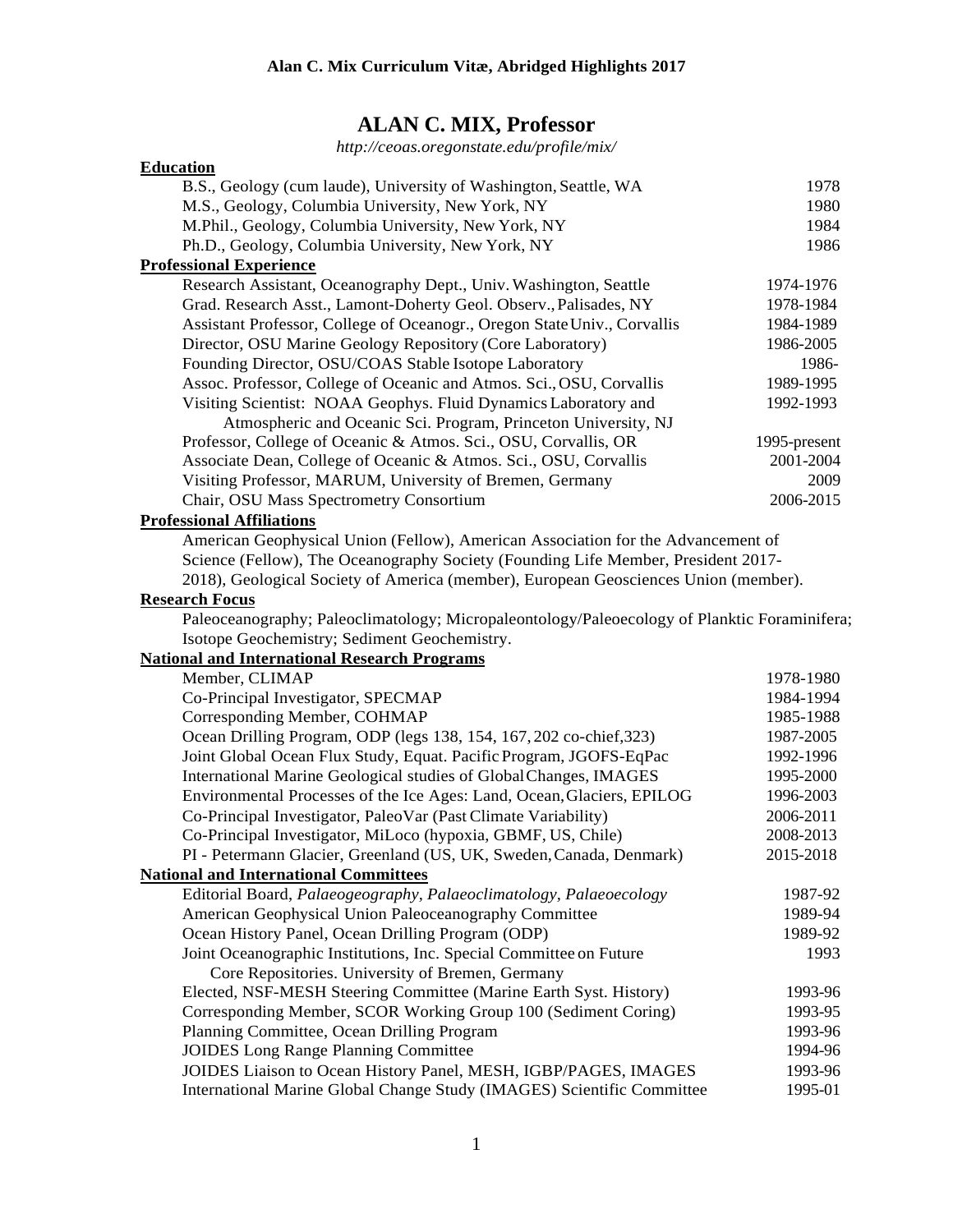| Steering Committee, 6 <sup>th</sup> International Congress of Paleoceanography, Lisbon | 1995-99             |
|----------------------------------------------------------------------------------------|---------------------|
| <b>Associate Editor, Geology</b>                                                       | 1996-00             |
| Chair, IGBP/PAGES program EPILOG                                                       | 1997-06             |
| Associate Editor, Quaternary Science Reviews                                           | 1998-06             |
| Secretary Ocean Sciences Section, American Geophys. Union                              | 2000-04             |
| Ocean Sciences Executive Committee, American Geophys. Union                            | 2000-05             |
| Ocean Sciences Awards Committee, American Geophys. Union                               | 2003-06             |
| Councilor, American Quaternary Association                                             | 2000-03             |
| JOIDES Executive Committee (representing Oregon State Univerisity)                     | 2001-04             |
| Scientific Advisory Board, NOAA-CIMRS, Oregon State University                         | 2004-08             |
| Scientific Advisory Board, Inst. Meereskunde-GEOMAR, Kiel, Germany                     | 2004-12             |
| Scientific Advisory Board, MARUM, Univ. Bremen, Germany (Chair)                        | 2005-15             |
| OSU Interdepartmental Mass Spectrometry Consortium (Chair)                             | 2006-15             |
| IGBP/PAGES Science Steering Committee (Chair, 2012-15)                                 | 2010-15             |
| US National Research Council, Decadal Survey of Ocean Sciences                         | 2013-15             |
| President, The Oceanography Society (President Elect, 2015-2016)                       | 2017-               |
| <b>Honors</b>                                                                          |                     |
| <b>ARCO Fellow</b>                                                                     | 1982                |
| OSU/COAS - June Pattullo Award for Excellence in Teaching                              | 2000                |
| JOI/USSAC Distinguished Lecturer (Historically Black Colleges)                         | 2002-2003           |
| Commendation, K. Kulongoski, State of Oregon, Contributions to Lifelong                |                     |
| Learning, Confederated Tribes of the Siletz                                            | 2005, 2006          |
| Chapman Lectureship, Univ. Alaska Fairbanks                                            | 2010                |
| Fellow, American Geophysical Union                                                     | 2013                |
| Emiliani Lecturer, American Geophysical Union                                          | 2015                |
| Fellow, American Association for the Advancement of Science                            | 2017                |
| <b>Seagoing Expeditions</b>                                                            |                     |
| Participant: Cruise RC2407, R/V ROBERT CONRAD. Abidjan, Ivory Coast                    | Apr 1983            |
| to Abidjan. Seismic Survey, Piston Coring, Plankton tows.                              |                     |
| Co-Chief Scientist: Cruise W8709A, R/V WECOMA. Newport, OR to                          | Sep 1987            |
| Newport, OR. Sediment traps, plankton tows, sediment cores.                            |                     |
| Co-Principal Investigator: Cruise VENTURE-1, R/VT. WASHINGTON.                         | Sep 1989            |
| San Diego, CA to Manzanillo, Mexico, Coring.                                           |                     |
| Co-Proponent and shipboard sedimentologist: Cruise LEG 138, D/V JOIDES                 | May-Jul 1991        |
| RESOLUTION, Panama to San Diego, CA.                                                   |                     |
| Field Test of Coring facilities, R/V THOMAS THOMPSON, Caribbean Sea                    | Aug 1991            |
| and Eastern tropical Pacific (site selection and shore-based support)                  |                     |
| Co-Principal investigator, Cruise W9406A, R/V WECOMA, Newport OR                       | June 1994           |
| Co-chief Scientist, Cruise EW9504A, R/V M. EWING. San Diego-to-                        | May 1995            |
| Eureka, CA. Coring and Seismic Survey.                                                 |                     |
| Chief Scientist, Genesis Expedition, Leg 3, R/V Roger Revelle. Punta Arenas            | Feb-Apr 1997        |
| Chile to Callao, Peru. Swath and Seismic Survey, Coring, Geochemistry                  |                     |
| Co- Principal investigator, R/V Thompson, PROD test cruise, Puget Sound, WA            | Apr 2000            |
| Co-Chief Scientist, NEMO Expedition, Leg 3, R/V Melville. Manzanillo                   | May-Jun 2000        |
| Mexico to Puntarenas, Costa Rica. Swath & Seismic Survey, Coring, Geochemistry         |                     |
| Co-Chief Scientist, ODP Leg 202, JOIDES Resolution, Valaparaiso-Balboa                 | Apr-Jun 2002        |
| Chief Scientist, EW0408 Expedition, R/V EWING, Newport OR -                            | Aug-Sep 2004        |
| Kodiak, AK, High-Res. Swath mapping, MCS, Coring, Water sampling                       |                     |
| Shipboard Participant, Stratigraphic Correlator, IODP Expedition 323,                  | <b>Jul-Sep 2009</b> |
| D/V JOIDES Resolution, Bering Sea: Victoria BC to Yokohama, Japan                      |                     |
| Chief Scientist, EL1004 Cruise, R/V Elakha, Newport Oregon, Coring and Water           | Mar 2010            |
|                                                                                        |                     |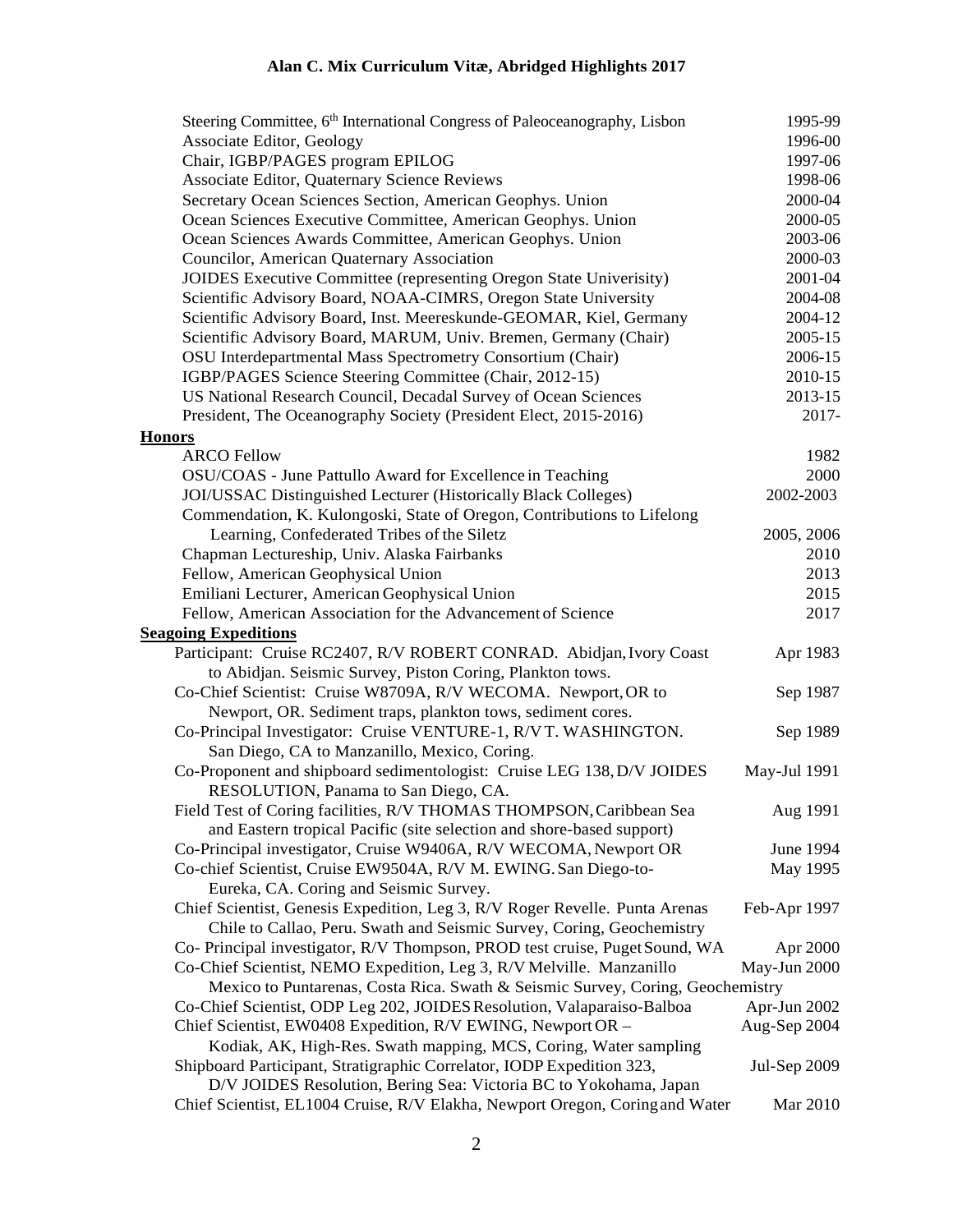| Chief Scientist, EL1008 Cruise, R/V Elakha, Newport Oregon, Coring and Water Aug 2010     |                 |
|-------------------------------------------------------------------------------------------|-----------------|
| Shipboard Sedimentonlogist. SO211 CHIMEBO DrillingExpedition, R/V Sonne, Nov 2010         |                 |
| Valparaiso-Valparaiso, Chile. Seafloor Drilling, Watersampling, Plankton                  |                 |
| Chief Scientist, W1103A, R/V Wecoma, Newport Oregon, Coring and Water                     | Mar 2011        |
| Proponent & Shipboard Stratigraphic Correlator, IODP Expedition 341,                      | Jun-Jul 2013    |
| D/V JOIDES Resolution, Gulf of Alaska (Victoria BC to Valdez, Alaska).                    |                 |
| Chief Scientist, OD1507, Icebreaker Oden, Petermann Glacier Expedition                    | Jul-Sep 2015    |
| Selected Activities since last promotion (invited lectures, panels, symposium leadership) |                 |
| Invited Keynote Speaker: 5th International Congress of Paleoceanography                   | Oct 1995        |
| Halifax, Nova Scotia.                                                                     |                 |
| JOIDES Planning Committee Representative to Executive Committee, Oslo, Norway Jul 1996    |                 |
| Invited Speaker & Working Group Leader, JOI/USSAC conference on                           | Aug 1996        |
| Warm Climates. Univ. California, Santa Cruz, CA                                           |                 |
| Invited Speaker, Dept. of Geosciences, University of Oregon, Eugene                       | Feb 1997        |
| Chair and Host - NSF Climate Dynamics conference on last glacial                          | Jun 1997        |
| Maximum climates, Corvallis.                                                              |                 |
| Consultant to US News and World Report Magazine, on climate change                        | Jun 1997        |
| Chair - EPILOG (Environmental Processes of the Ice age, Land, Ocean,                      | Dec 1997        |
| Glaciers), Steering Committee, San Francisco                                              |                 |
| Co-organizer - IMAGES Western Americas Margin Meeting, Merida Venezuela                   | Apr 1998        |
| Invited Speaker - AGU Chapman Conference, Millennial-Scale Climate Change                 | Jun 1998        |
| (Snowbird, Utah).                                                                         |                 |
| US Representative to IMAGES Scientific Steering Committee, Lisbon, PT                     | Aug. 1998       |
| Chair - EPILOG (Environmental Processes of the Ice age, Land, Ocean,                      | May 1999        |
| Glaciers), Open Meeting, Delmenhorst, Germany                                             |                 |
| Rapporteur, US Nat. Academy of Sciences Alkenone Conference, Woods Hole, MA Oct. 1999     |                 |
| Invited Speaker - US Global Change Research Program, Washington DC                        | Nov. 1999       |
| Invited Speaker - Ocean Drilling Seminar Series on Capitol Hill                           | Nov.1999        |
| Invited Speaker - Tropical Ocean Climate Change, AGU (San Francisco)                      | Dec 1999        |
| Organizer and Chair - International conference for Core Curators (Corvallis)              | Sept. 2000      |
| Co-organizer, EPILOG workshop, Global Ice Sheets at the Last Glacial                      | Oct 2000        |
| Maximum (Timberline, Oregon).                                                             |                 |
| Citationist, Easterbrook Medal for Quaternary Science, Geol. Soc. America                 | <b>Nov 2000</b> |
| Invited Speaker – Climate Change in South America, GSA (Reno, NV)                         | <b>Nov 2000</b> |
| Invited Speaker - Climate changes in the tropics. U.Calif. Santa Barbara                  | Apr 2001        |
| Guest Editor - Special Issue - Quaternary Science Reviews (EPILOG)                        | 2002            |
| Invited Participant - JOI/USSAC Conference on Gulf of Alaska (Austin, TX)                 | 2003            |
| Invited Participant – NSF workshop on tropical paleoclimatology (Los Angeles)             | 2003            |
| Invited Speaker and group chair – IMAGES/MARGO project (Multiproxy Approach to            |                 |
| Reconstruction of the Glacial Oceans). Barcelona, Spain.                                  | Aug 2004        |
| Invited Speaker - DOE/West Coast Regional Carbon Sequestration Partnership,               | Oct 2004        |
| on climate change in the Pacific Northwest, Public Seminar, Portland OR                   |                 |
| Special Session Chair – Climate and the Southeast Pacific and South America,              | Dec 2004        |
| <b>AGU Annual Meeting, San Francisco</b>                                                  |                 |
| Invited Speaker – UUFC Symposium – Explaining Climate Change – Public                     | Jan 2005        |
| Seminar, on paleoclimate science and future change, Corvallis, OR                         |                 |
| Invited Speaker - Adult Literacy Project - Corvallis                                      | Oct 2005        |
| Invited Panelist -- NSF - ESH/MESH future planning committee - Washington DC Nov 2005     |                 |
| Invited Speaker -- JOI-USAC Working Group on Orbital Scale Climate Change                 | May 2006        |
| Invited Speaker - OSU Academy of Lifelong Learning - Global Climate Change. May 2006      |                 |
| Invited Speaker - Adult Literacy Project - Corvallis                                      | Oct 2006        |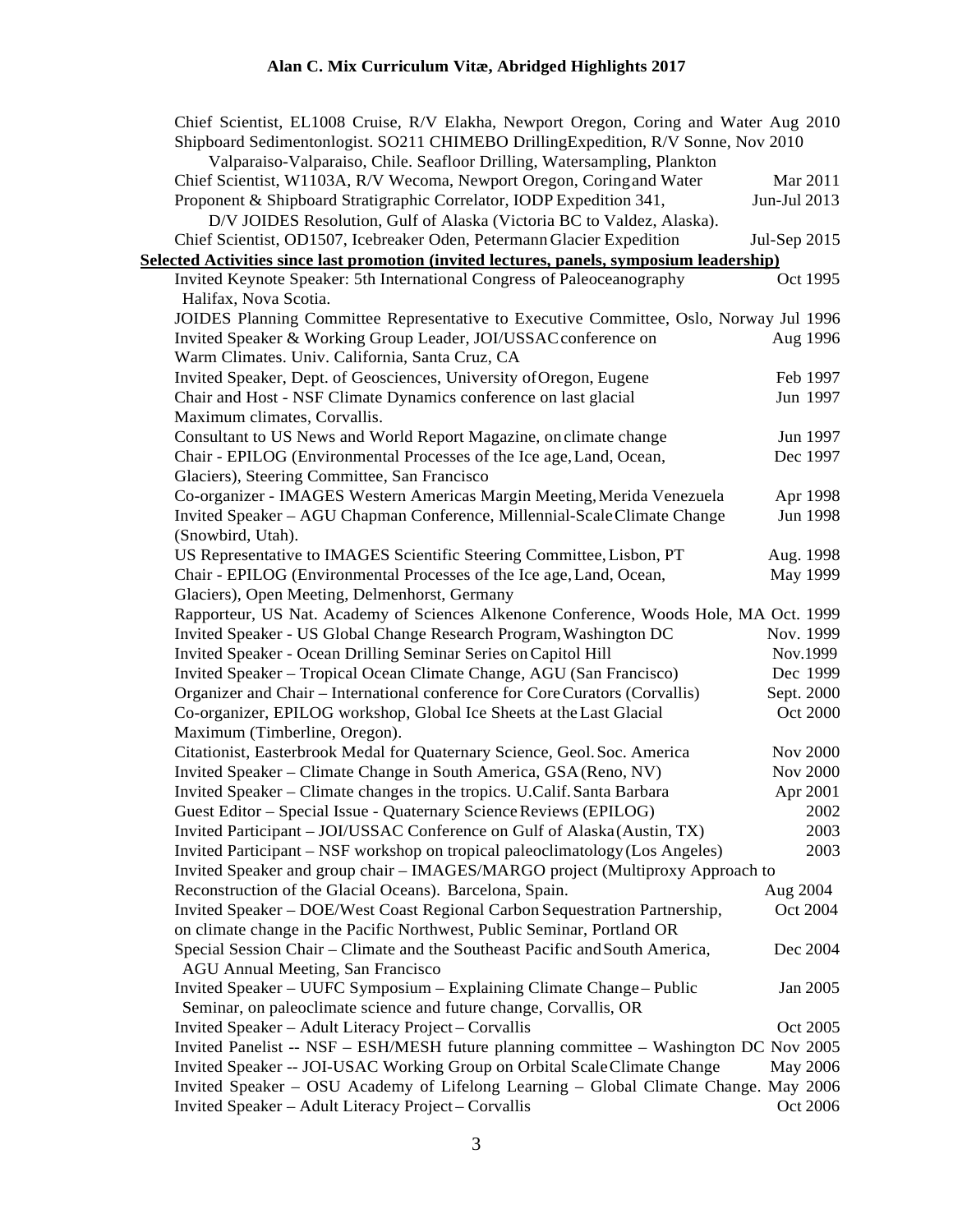| Invited Speaker -- JOI-USAC conference on Orbital Scale Climate Change, Boulder May 2007                                                   |                      |
|--------------------------------------------------------------------------------------------------------------------------------------------|----------------------|
| Invited Speaker - MARUM, University of Bremen, Germany                                                                                     | Sep 2007             |
| Invited Speaker - Geowissenschaften, Christian-Albrechts Univ. Kiel, Germany                                                               | Apr 2008             |
| Invited Speaker - Dept. of Earth Sciences, Univ. Koln, Germany                                                                             | Apr 2008             |
| Invited Speaker - CNRS Laboratoire des sciences du climat et de l'environnement, Apr 2008                                                  |                      |
| Gif-sur-Yvette, France                                                                                                                     |                      |
| Invited Speaker - Climate Prediction Workshop, Univ. Southern Californai                                                                   | Jun 2008             |
| Invited Speaker - Syntrace, University of Wisconsin                                                                                        | Aug 2008             |
| Invited Speaker - MiLoco, Univ. Concepcion, Chile                                                                                          | <b>Nov 2008</b>      |
| Special Session Chair - Past Climate Variability, AGU Annual Meeting, SF                                                                   | Dec 2008             |
| Invited Speaker - Foss Maritime, Seattle WA                                                                                                | Jan 2009             |
| Theme Chair and Invited Speaker - Paleoenvironment, IODPINVEST, Bremen                                                                     | Sep 2009             |
| Theme Chair and Organizer - UNESCO YES Meeting of Young Scientists, Beijing Oct 2009                                                       |                      |
| Invited Speaker - Uni. Bremen. Program M - Women in Geosciences                                                                            | Oct 2009             |
| Invited Speaker - MARUM, Univ. Bremen                                                                                                      | <b>Nov 2009</b>      |
| Invited Speaker - NSF GEO Directorate - Future Themes                                                                                      | Jan 2010             |
| Invited Speaker – CNRS Laboratoire des sciences du climat et de l'environnement, Jan 2010                                                  |                      |
| Gif-sur-Yvette, France                                                                                                                     |                      |
| Participant – First Workshop on Clumped Isotope Mass Spectrometry, Seattle                                                                 | Apr 2010             |
| Chapman Lectureship, University of Alaska, Fairbanks                                                                                       | Apr 2010             |
| Invited Panelist - Scientific Advisory Board, IFM/GEOMAR - Kiel Germany                                                                    | June 2010            |
| IGBP/PAGES Steering Committee, Nagoya, Japan                                                                                               | June 2010            |
| Invited Speaker - JAMSTEC, Yokosuba, Japan                                                                                                 | Jun 2010             |
| Invited Speaker - Atmos.-Ocean Research Inst., Univ. Tokyo, Japan                                                                          | Jun 2010             |
| Invited Participant - USIO JOIDES Resolution review panel, Victoria, Canada                                                                | Jun 2010             |
| Participant - 10th International Conference on Paleoceanography, La Jolla, CA                                                              | Sep 2010             |
| Invited Lecturer - ECORD Summer School on Ocean Drilling, Bremen Germany                                                                   | Sep 2010             |
| Invited Speaker - SynTrace21, Timberline, Mt. Hood, Oregon                                                                                 | Oct 2010             |
| Invited Speaker - AGU, San Francisco, California                                                                                           | Dec 2010             |
| IGBP/PAGES Executive Committee, elected chair 2012-                                                                                        | Dec. 2010            |
| IODP SASEC - representative of IGBP/PAGES, RSMAS, Miami                                                                                    | Jan 2011             |
| Invited Operational Review Task Force - IODP Expedition 318, LDEO, New York Mar 2011                                                       |                      |
| Chair, Board of Advisors, MARUM, Univ. Bremen, Germany                                                                                     | Apr 2011             |
| Microbiology Initiative on Low Oxygen off Chile and Oregon, Paleo                                                                          | Jun 2011             |
| Perspectives – host scientists from Univ. Concepcion, Chile, Corvallis                                                                     |                      |
| Invited Speaker, INQUA, Bern, Switzerland                                                                                                  | Jul 2011             |
| Member and group chair - IGBP/PAGES steering committee, Oberhofen, Switzerland Jul 2011                                                    |                      |
| Invited Speaker - IODP Expedition 323 Postcruise, Salamanca, Spain                                                                         | Sep 2011             |
| Invited Speaker - NSF/IGBP/Ocean Leadership, Greenland Workshop Corvallis Nov. 2011                                                        |                      |
| Participant, Microbiology Initiative on Low Oxygen off Chile and Oregon,                                                                   | Nov 2011             |
| Synthesis, with Gordon and Betty Moore Foundation, Corvallis                                                                               |                      |
| Co-Chair, NSF Workshop on Ice-Ocean Interactions, San Francisco, CA                                                                        | Dec. 2011            |
| Invited Speaker, AGU, San Francisco, California                                                                                            | Dec 2011             |
|                                                                                                                                            |                      |
| Invited Speaker, IGBP/PAGES COMPARE conference, Univ. Bremen, Germany Mar 2012<br>Chair, IGBP/PAGES science steering committee, London, UK |                      |
| Invited Delegate, and panel chair - Planet Under Pressure, London, UK                                                                      | Mar 2012<br>Mar 2012 |
|                                                                                                                                            |                      |
| Chair, Science Advisory Board, MARUM, Univ. Bremen, Germany                                                                                | Oct. 2012            |
| Member – GBMF Microbiology and Hypoxia Initiative, Concepcion, Chile                                                                       | Nov. 2012            |
| Organizing Committee, IGBP/PAGES Open Science Meeting, Goa, India                                                                          | Feb. 2013            |
| Invited Keynote Address, PAGES Young Scientist Meeting, Goa India                                                                          | Feb. 2013            |
| Invited Speaker, Paleo Futures, NSF Earth Sciences                                                                                         | Mar 2013             |